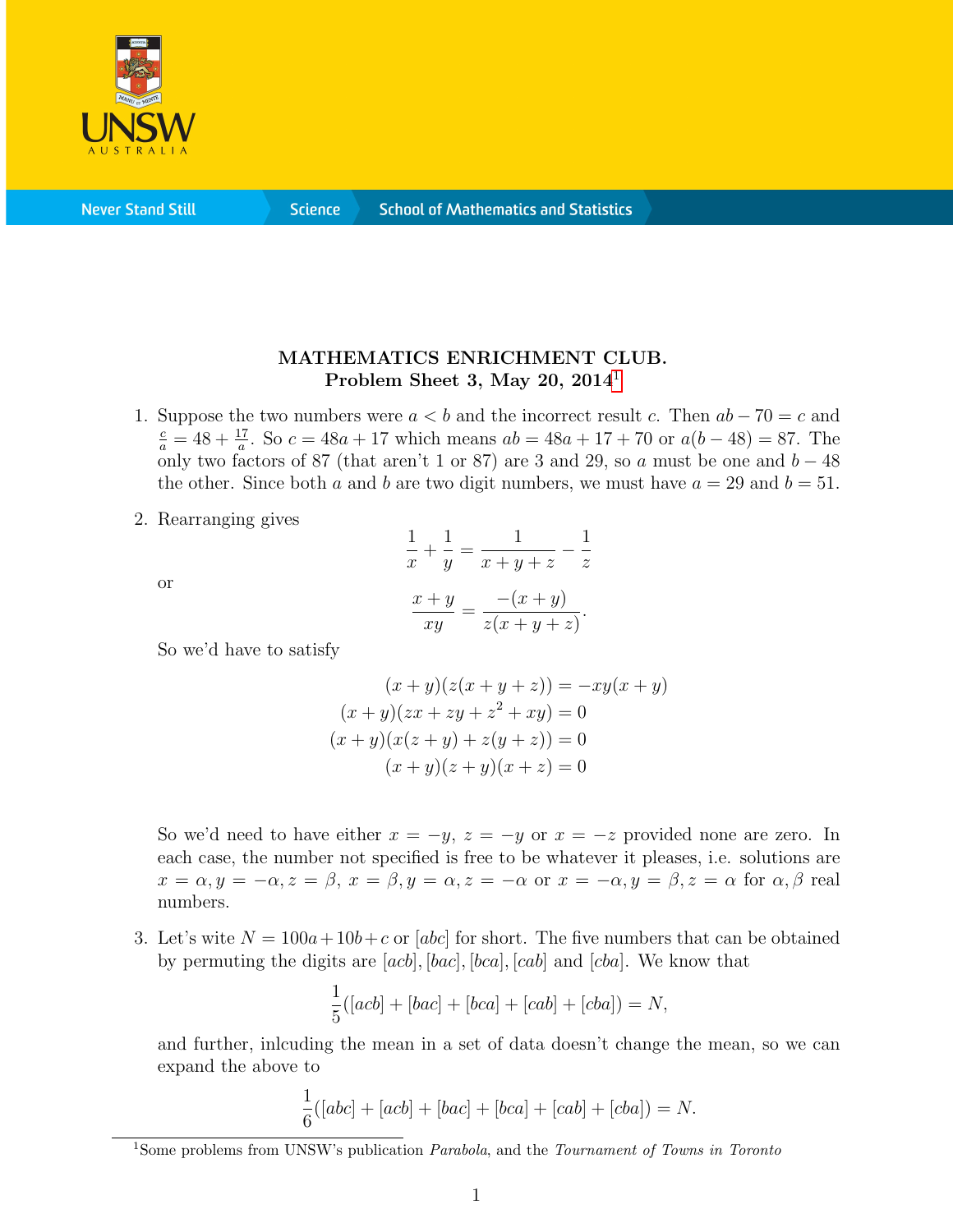By adding up the left hand side here we obtain

$$
\frac{1}{6}(2(a+b+c) \times 100 + 2(a+b+c) \times 10 + 2(a+b+c)) = N
$$

$$
\quad \text{or} \quad
$$

$$
111(a+b+c) = 3N \quad \text{or } N = 37(a+b+c).
$$

Since  $N < 500$ ,  $a + b + c \le 13$ . Also,  $a, b, c$  must be distinct and nonzero, so must be at least as great as  $1 + 2 + 3 = 6$ . The multiples of 37 in this range are  $37 \times 6 = 222$ ,  $37 \times 7 = 259, 37 \times 8 = 296$  and so on. It turns out that the only one with distinct digits whose digit-sum equals the factor is for  $37 \times 13 = 481$ .

## 4. If we try the codes

|   | 2 | 3 |              | 5              | 6 |                |
|---|---|---|--------------|----------------|---|----------------|
|   | 1 | 2 | 3            | 4              | 5 | 6              |
| 6 |   |   | 2            | 3              |   | 5              |
| 5 | 6 |   | $\mathbf{1}$ | $\overline{2}$ | 3 |                |
| 4 | 5 | 6 |              |                | 2 | 3              |
| 3 |   | 5 | 6            | 7              |   | $\overline{2}$ |
| 2 | 3 |   | 5            | 6              |   |                |

then we have tried 1 in every spot, 2 in every spot, 3 in every spot and so on up to 7. If the safe still isn't open this means that the code contains no 1s, no 2s, no 3s and so on up to 7. That is, the code only contains 8s, 9s and 0s, but this isn't enough digits to have 7 distinct digits so the safe must have opened at some point.

5. Drawing the radii from the centre to each of the vertices of the regular n-gon makes wedges each with an angle of  $2\pi/n$  at the centre. Thus the side lengths of the *n*-gon must be  $2r \sin \frac{\pi}{n}$  where r is the radius of the circle. The side AD makes up a triangle across three of these wedges, so its length is  $2r \sin \frac{3\pi}{n}$ . Since AD is the side length plus the radius

$$
2r\sin\frac{\pi}{n} + r = 2r\sin\frac{3\pi}{n}.
$$

We can expand the right hand side using double angle formulae and we end with a cubic polynomial in  $\sin \frac{\pi}{n}$ . Let's call this x, the polynomial is

$$
8x^3 - 4x + 1 = 0.
$$

Being lucky, we guess first that  $x=\frac{1}{2}$  $\frac{1}{2}$  is a solution of this and use long division to find the other factor, obtaining

$$
\left(x - \frac{1}{2}\right)(8x^2 + 4x - 2) = 0.
$$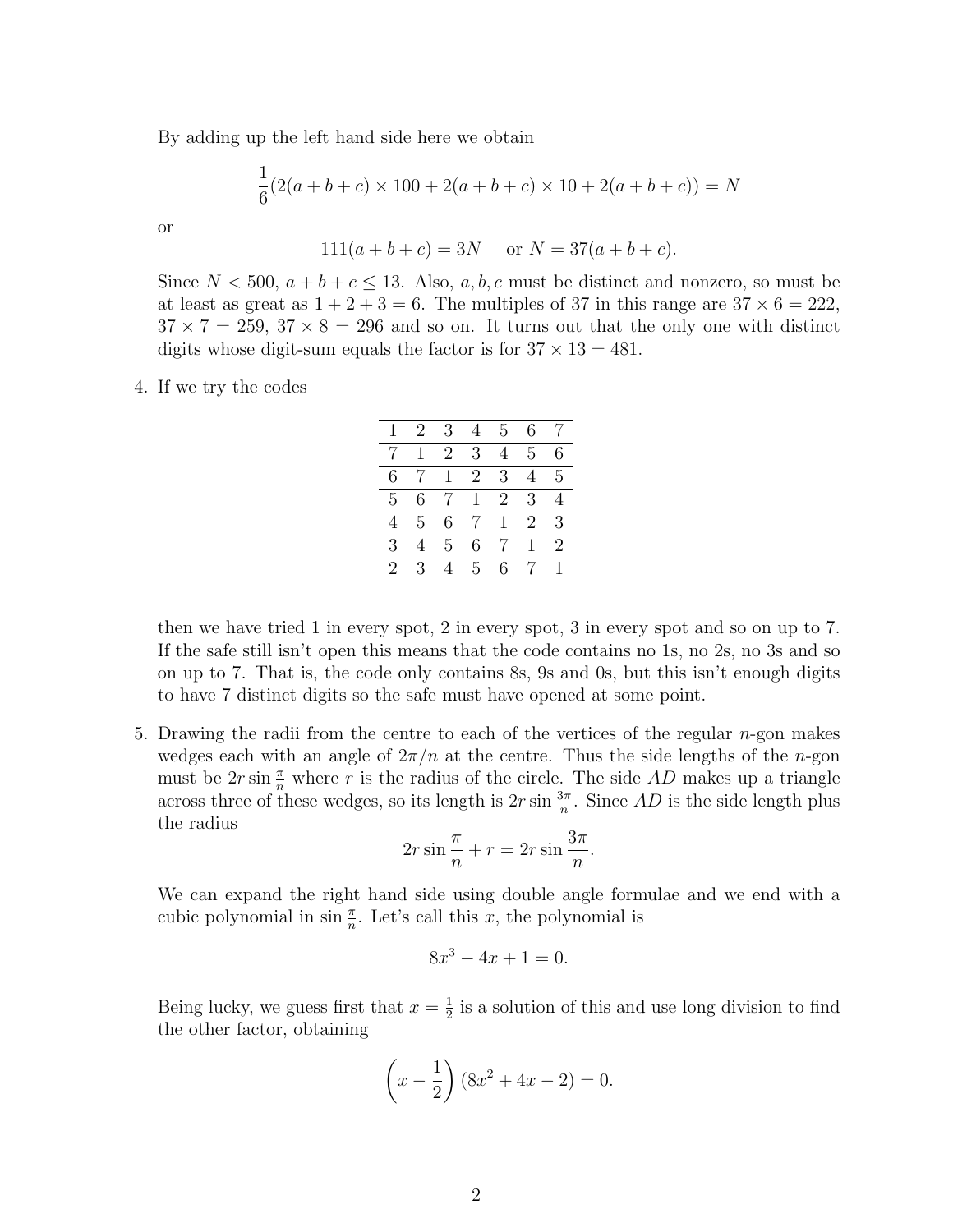Solving the quadratic using the quadratic formula, we get that  $x = \frac{-1 \pm \sqrt{5}}{4}$  $rac{\pm\sqrt{5}}{4}$ . From here we can use calculators, guess and check or plain ingenuity to find that the ns that satisfy √

$$
\sin \frac{\pi}{n} = \frac{1}{2}
$$
, or  $\frac{-1 \pm \sqrt{5}}{4}$ 

are 6 or 10.

6. Wikipedia has the best possible answer for this one:

The original (333) Rubik's Cube has eight corners and twelve edges. There are 8! (40,320) ways to arrange the corner cubes. Seven can be oriented independently, and the orientation of the eighth depends on the preceding seven, giving  $37$  (2,187) possibilities. There are  $12!/2$  (239,500,800) ways to arrange the edges, since an even permutation of the corners implies an even permutation of the edges as well. (When arrangements of centres are also permitted, as described below, the rule is that the combined arrangement of corners, edges, and centres must be an even permutation.) Eleven edges can be flipped independently, with the flip of the twelfth depending on the preceding ones, giving 211 (2,048) possibilities.

$$
8! \times 3^7 \times (12!/2) \times 2^{11} = 43,252,003,274,489,856,000
$$

which is approximately 43 quintillion.

[http://en.wikipedia.org/wiki/Rubik's\\_Cube#Permutations](http://en.wikipedia.org/wiki/Rubik)

## Senior Questions

1. Since f and g are differentiable at  $x_0$  this means the limits  $\lim_{h\to 0}(f(x_0+h)-f(x_0))/h$ and  $\lim_{h\to 0}(g(x_0+h)-g(x_0))/h$  exist. Consider the difference quotient

$$
\frac{(fg)(x_0 + h) - fg(x_0)}{h} = \frac{f(x_0 + h)g(x_0 + h) - f(x_0)g(x_0)}{h}
$$
  
= 
$$
\frac{f(x_0 + h)g(x_0 + h) + f(x_0)g(x_0 + h) - f(x_0)g(x_0 + h) - f(x_0)g(x_0)}{h}
$$
  
= 
$$
\frac{g(x_0 + h) (f(x_0 + h) - f(x_0)) + f(x_0) (g(x_0 + h) - g(x_0))}{h}
$$
  
= 
$$
g(x_0 + h) \frac{f(x_0 + h) - f(x_0)}{h} + f(x_0) \frac{g(x_0 + h) - g(x_0)}{h}.
$$

Taking the limit of this as  $h \to 0$  exists since each part does  $-g(x_0 + h) \to g(x_0)$  since g is continuous, and the two fractions exist because f and g are differentiable. The case for  $f/g$  is similar, so I'll leave it out.

2. We know that

$$
\beta = \frac{g(x_0 + h) - g(x_0)}{h} - g'(x_0) \to 0
$$

as  $h \to 0$ . We also know that

$$
\alpha = \frac{f(y+k) - f(y)}{k} - f'(y) \to 0
$$